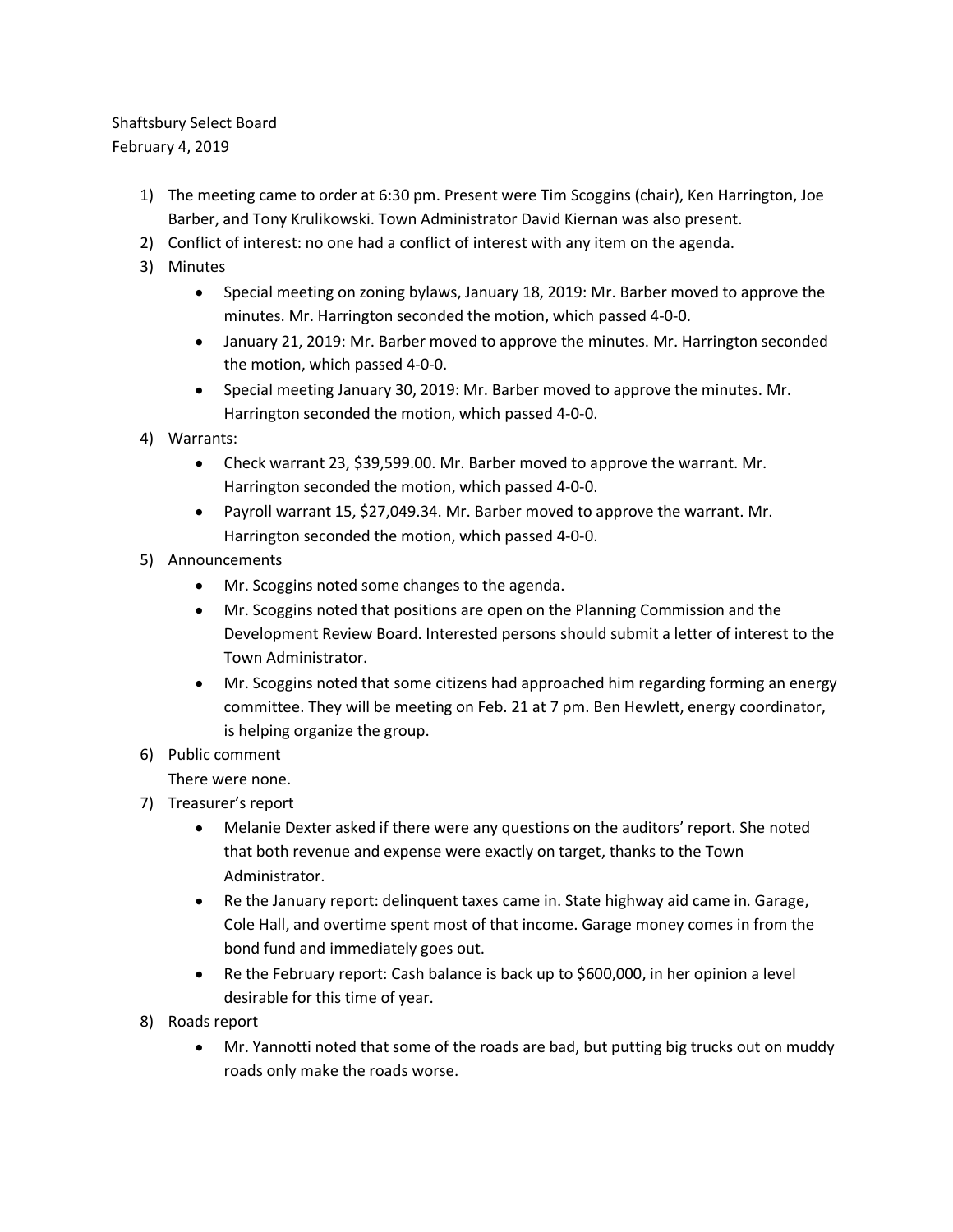- He said the village of N. Bennington is selling their 2011 International single axle 7500 truck, which has only 24,000 miles on it. It's in really good shape. The truck is set up only for asphalt. It would be a great asset for Shaftsbury. Mr. Yannotti would team it up with the Dodge to do blacktop. He said the N. Bennington truck would replace Shaftsbury's Ford. The N. Bennington truck won't be available until next winter, but the N. Bennington road foreman would like to know whether Shaftsbury is interested in a week or so. Mr. Yannotti will find out if the N. Bennington truck was recently in an accident. Per the replacement schedule, he'd also upgrade the 2009 single axle International. Mr. Kiernan explained how the town could afford to purchase both trucks using only reserve funds. A decision regarding the N. Bennington truck was postponed to the February 18 meeting. Mr. Yannotti will start the process of purchasing the new truck.
- Mr. Yannotti said they'd been researching the company Innovative Surface Solutions, which could be hired to manage the town's calcium chloride use. Three 3000 gallon tanks would be installed at the new garage site, which ISS would keep filled. Precalibrated spray equipment would be provided. All the equipment would belong to the company. The cost to contract ISS would be lower than the cost of continuing the present chloride program. Pownal has contracted with ISS. Pownal uses magnesium chloride, which is slightly less corrosive and significantly cheaper. The contract would cover three years.
- Mr. Yannotti has begun to prepare the bid documents for the VTRans Structures grant for Hollow Hideway. Several other grant-funded projects are about to go out to bid.
- The crew has been plowing, cutting trees, preparing for summer.
- Re the dip on White Creek Road: VTrans is going to look into whether the state can pay for borings at that site.
- Mr. Kiernan said the Town will seek bids for trucking of aggregate from Wallingford. The material is much better than that of Peckham. Mr. Yannotti spoke with the Peckham salesman, who indicated he'd like to work with the Town to provide the material the Town requires and will pursue further conversations.
- Mr. Harrington moved to certify highway mileage for the year ending Feb. 10 2019. Mr. Krulikowski seconded the motion, which passed 4-0-0.
- Mr. Kiernan noted that the town weight restriction filing is due. The Board did not wish to impose restrictions, but asked Mr. Yannotti to keep an eye on the matter.
- Mr. Scoggins described a proposal to institute a four cent per gallon gasoline tax which would be divided up among the towns to maintain their roads. The board did not agree to support the initiative.
- 9) Town energy committee

Mr. Scoggins said such a committee could help educate the citizens about incentives for saving energy. We should keep in mind that the entire country will be re-inventing energy over the next several years: it is an opportunity to help grow the local economy, and the committee could help with that. He said the committee will decide whether it wants to be a certified-by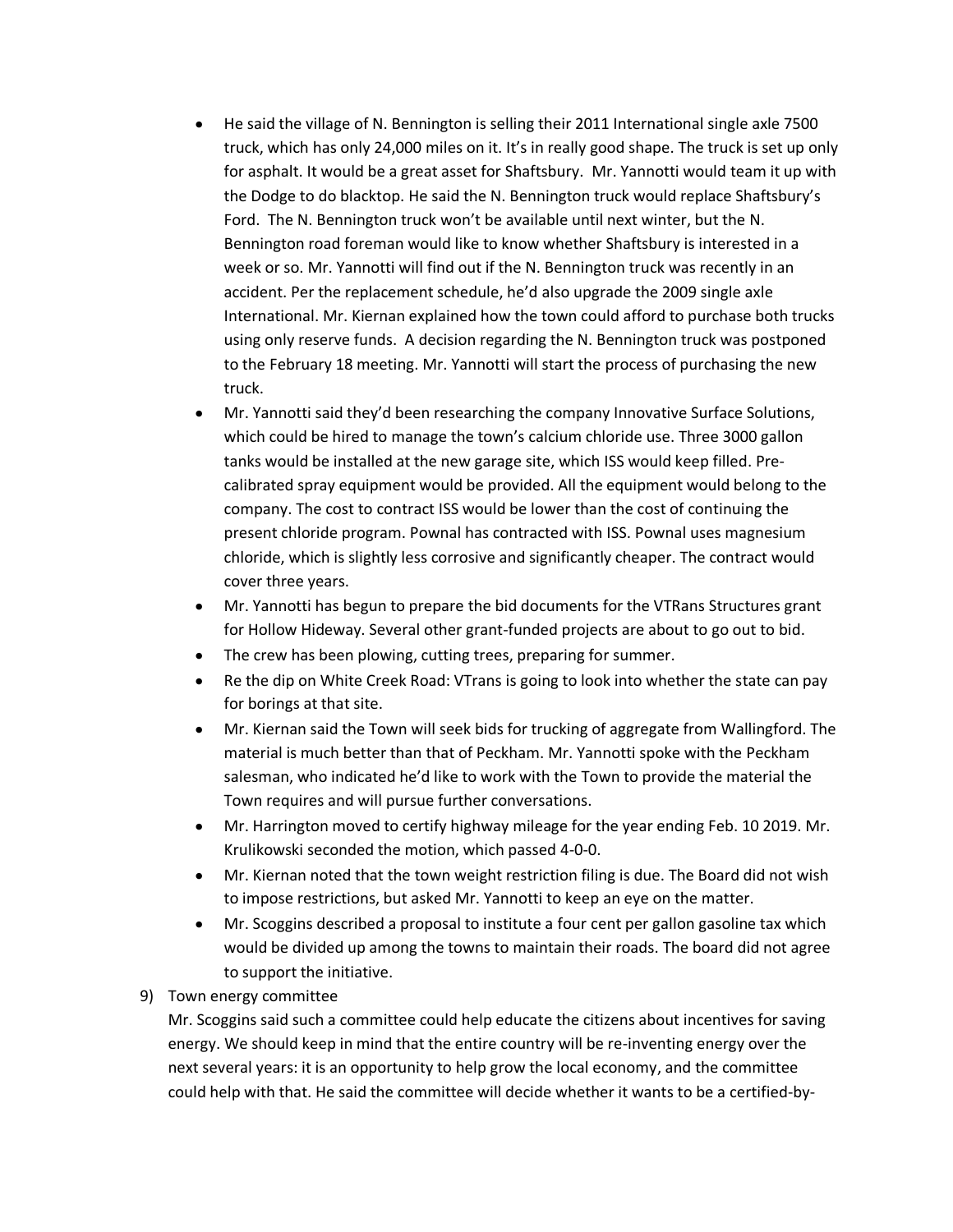the-town committee, or a more casual entity. The Select Board will need to review their request, whatever it is. Mr. Krulikowski hoped at least one or two of the members of the committee would have expertise in the field.

- 10) Town Garage/Cole Hall update
	- Mr. Kiernan said the garage will be completed by the end of February. The garage doors which were placed on the garage are white, when the contracted color was sandstone. Six doors are affected. They can't be painted: the paint won't last. A construction meeting planned for Thursday will address the issue.
	- The overage might be \$10,000-\$30,000.
	- Cole Hall is nearing completion. The floors will be finished Thursday. Mr. Kiernan will have to access Hawkins Fund for about \$16,000.
- 11) Exterior of Cole Hall

Mr. Scoggins said Hawkins Fund will be used to fund improvements to the building and the area occupied by the garage and its surrounding. He said he'd asked Goldstone Architecture for a ball park estimate to design the improvements. They guessed about \$3000. The Town's purchasing policy requires bids for projects above \$3000. Mr. Krulikowski moved to award an exterior design contract for three different concepts for the exterior of Cole Hall at a price of \$2950. Mr. Barber seconded the motion, which passed 4-0-0. The board and administrator agreed to meet with Goldstone to discuss which options to explore, including moving the elevator to the eastern side of the building. (The existing lift is hidden in the garbage room, behind two locked doors, and is exceedingly slow. For these reasons it gets little use.)

- 12) Other business
	- Our post-closure landfill certificate is about to expire. Mr. Kiernan said he'd like to continue to work with KAS at a cost of \$3500. Mr. Harrington moved to enter into such a contract with KAS. Mr. Krulikowski seconded the motion, which passed 4-0-0.
	- Mr. Scoggins said Mr. Kiernan should ask the trustees of funds to release monies from the Hawkins Fund for work on Cole Hall.
	- Mr. Scoggins updated the board on the broadband survey. He said he and the Planning Commission chair will be meeting with Michael Batcher at BCRC on Wednesday, to talk about this among other issues. A first draft of the survey has been created. Sandwich boards will be placed around town asking citizens to go online to respond to the survey. He noted that mapping cellphone coverage is much more problematic Mr. Scoggins said now is a good time: Governor Scott's budget includes \$1 million to pay cable providers to extend their lines. Mr. Scoggins said there are several clusters of towns building their own fiber optic companies.
	- Mr. Kiernan said he would be visiting the state's warehouse in Waterbury over the weekend to look at used furniture. Albany has a couple of used office furniture warehouses, as does Springfield, MA.
	- Mr. Scoggins said a number of citizens had approached him to ask whether the Town will be recognizing the 22 years of service of Alice Miller. Mr. Scoggins suggested putting